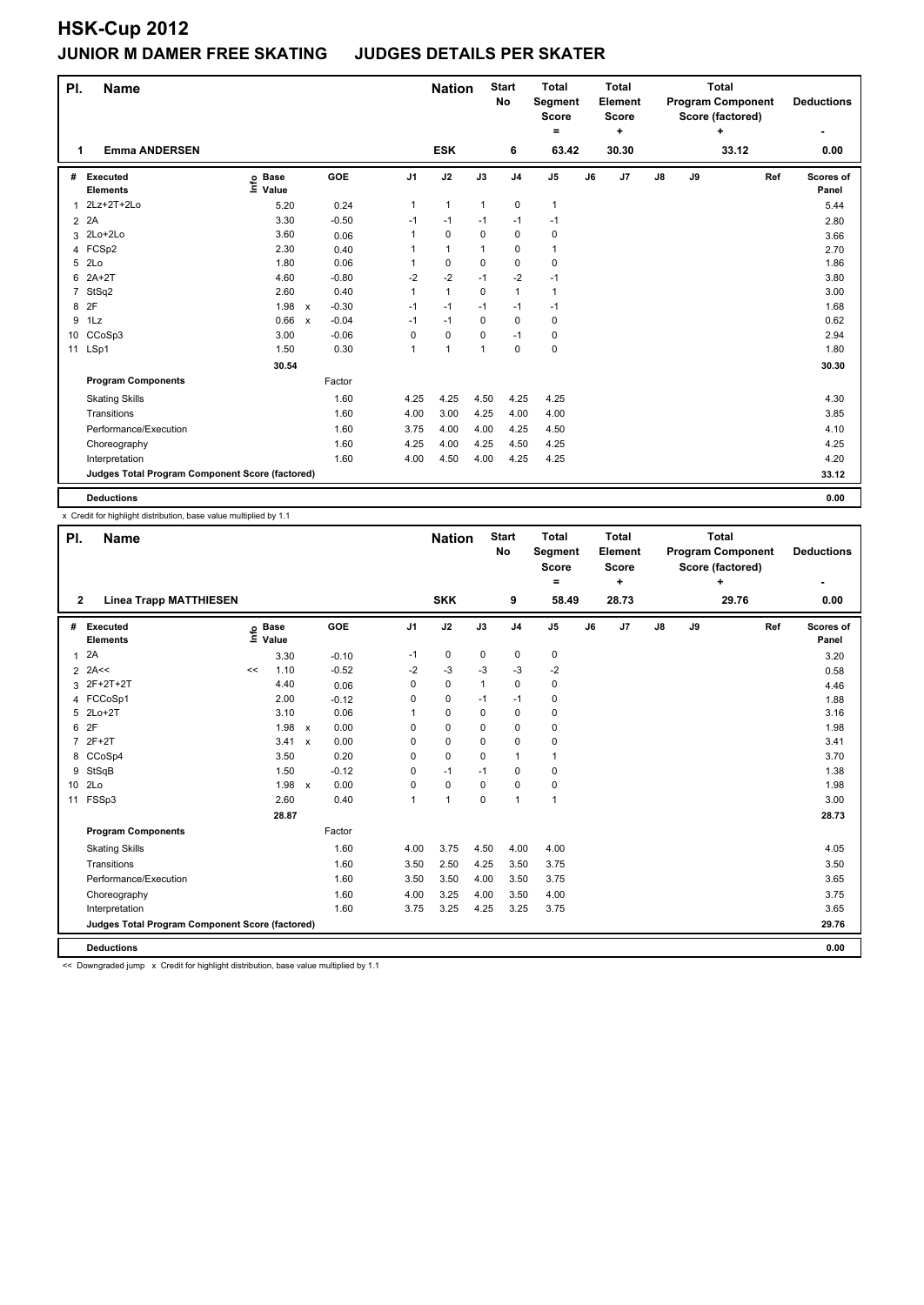| PI.          | <b>Name</b>                                     |   |                            |              |            |                | <b>Nation</b> |          | <b>Start</b><br><b>No</b> | <b>Total</b><br>Segment<br><b>Score</b><br>$=$ |    | <b>Total</b><br>Element<br><b>Score</b><br>٠ | <b>Total</b><br><b>Program Component</b><br>Score (factored)<br>÷ |    |       | <b>Deductions</b> |                    |
|--------------|-------------------------------------------------|---|----------------------------|--------------|------------|----------------|---------------|----------|---------------------------|------------------------------------------------|----|----------------------------------------------|-------------------------------------------------------------------|----|-------|-------------------|--------------------|
| 3            | <b>Line Lagerbon CARLSEN</b>                    |   |                            |              |            |                | <b>RSI</b>    |          | $\overline{7}$            | 58.45                                          |    | 27.97                                        |                                                                   |    | 30.48 |                   | 0.00               |
| #            | Executed<br><b>Elements</b>                     |   | e Base<br>⊑ Value<br>Value |              | <b>GOE</b> | J <sub>1</sub> | J2            | J3       | J <sub>4</sub>            | J <sub>5</sub>                                 | J6 | J7                                           | $\mathsf{J}8$                                                     | J9 |       | Ref               | Scores of<br>Panel |
| $\mathbf{1}$ | 2A                                              |   | 3.30                       |              | $-1.10$    | $-2$           | $-2$          | -3       | $-2$                      | $-2$                                           |    |                                              |                                                                   |    |       |                   | 2.20               |
|              | 2 2Lz+2T+2T                                     |   | 4.70                       |              | 0.00       | 0              | $\mathbf 0$   | 0        | 0                         | 0                                              |    |                                              |                                                                   |    |       |                   | 4.70               |
| 3            | $2F+2T$                                         | e | 3.10                       |              | $-0.54$    | $-2$           | $-2$          | $-2$     | $-2$                      | $-1$                                           |    |                                              |                                                                   |    |       |                   | 2.56               |
| 4            | FSSp2                                           |   | 2.30                       |              | $-0.08$    | $-1$           | $-1$          | 0        | $-1$                      | 1                                              |    |                                              |                                                                   |    |       |                   | 2.22               |
| 5            | 2Lo                                             |   | 1.80                       |              | 0.00       | $\Omega$       | $\mathbf 0$   | $\Omega$ | 0                         | 0                                              |    |                                              |                                                                   |    |       |                   | 1.80               |
| 6            | 2Lo+2Lo                                         |   | $3.96 \times$              |              | 0.00       | $\Omega$       | $\mathbf 0$   | $\Omega$ | $\Omega$                  | 0                                              |    |                                              |                                                                   |    |       |                   | 3.96               |
| 7            | CCoSp3                                          |   | 3.00                       |              | 0.30       | 0              | $\mathbf{1}$  | 1        | $\mathbf{1}$              | 0                                              |    |                                              |                                                                   |    |       |                   | 3.30               |
| 8            | 2F                                              | e | 1.98                       | $\mathbf{x}$ | $-0.48$    | $-2$           | $-1$          | $-3$     | $-2$                      | 0                                              |    |                                              |                                                                   |    |       |                   | 1.50               |
| 9            | 2Lz                                             |   | 2.31                       | $\mathbf{x}$ | $-0.72$    | $-2$           | $-3$          | $-2$     | $-3$                      | $-2$                                           |    |                                              |                                                                   |    |       |                   | 1.59               |
| 10           | LSp1                                            |   | 1.50                       |              | 0.10       | $\Omega$       | $\mathbf{1}$  | 0        | $\Omega$                  | 0                                              |    |                                              |                                                                   |    |       |                   | 1.60               |
| 11           | StSq2                                           |   | 2.60                       |              | $-0.06$    | 0              | 0             | $-1$     | 0                         | 0                                              |    |                                              |                                                                   |    |       |                   | 2.54               |
|              |                                                 |   | 30.55                      |              |            |                |               |          |                           |                                                |    |                                              |                                                                   |    |       |                   | 27.97              |
|              | <b>Program Components</b>                       |   |                            |              | Factor     |                |               |          |                           |                                                |    |                                              |                                                                   |    |       |                   |                    |
|              | <b>Skating Skills</b>                           |   |                            |              | 1.60       | 3.75           | 3.75          | 4.50     | 4.00                      | 4.25                                           |    |                                              |                                                                   |    |       |                   | 4.05               |
|              | Transitions                                     |   |                            |              | 1.60       | 3.25           | 3.50          | 3.75     | 3.75                      | 4.00                                           |    |                                              |                                                                   |    |       |                   | 3.65               |
|              | Performance/Execution                           |   |                            |              | 1.60       | 3.50           | 3.50          | 3.75     | 4.00                      | 4.25                                           |    |                                              |                                                                   |    |       |                   | 3.80               |
|              | Choreography                                    |   |                            |              | 1.60       | 3.50           | 3.50          | 4.00     | 3.75                      | 4.00                                           |    |                                              |                                                                   |    |       |                   | 3.75               |
|              | Interpretation                                  |   |                            |              | 1.60       | 3.75           | 3.75          | 3.50     | 3.75                      | 4.25                                           |    |                                              |                                                                   |    |       |                   | 3.80               |
|              | Judges Total Program Component Score (factored) |   |                            |              |            |                |               |          |                           |                                                |    |                                              |                                                                   |    |       |                   | 30.48              |
|              | <b>Deductions</b>                               |   |                            |              |            |                |               |          |                           |                                                |    |                                              |                                                                   |    |       |                   | 0.00               |

x Credit for highlight distribution, base value multiplied by 1.1 e Jump take off with wrong edge

| PI.          | <b>Name</b>                                     |         |                            |                                      |                | <b>Nation</b> |          | <b>Start</b><br>No | <b>Total</b><br>Segment<br><b>Score</b><br>۰ | <b>Total</b><br>Element<br><b>Score</b><br>÷ |       |               |    | <b>Total</b><br><b>Program Component</b><br>Score (factored)<br>÷ |     | <b>Deductions</b>  |
|--------------|-------------------------------------------------|---------|----------------------------|--------------------------------------|----------------|---------------|----------|--------------------|----------------------------------------------|----------------------------------------------|-------|---------------|----|-------------------------------------------------------------------|-----|--------------------|
| 4            | <b>Emilie MUFF</b>                              |         |                            |                                      |                | <b>GKF</b>    |          | 4                  | 54.28                                        |                                              | 24.68 |               |    | 29.60                                                             |     | 0.00               |
|              | # Executed<br><b>Elements</b>                   |         | e Base<br>E Value<br>Value | GOE                                  | J <sub>1</sub> | J2            | J3       | J <sub>4</sub>     | J5                                           | J6                                           | J7    | $\mathsf{J}8$ | J9 |                                                                   | Ref | Scores of<br>Panel |
| $\mathbf{1}$ | 2Lo                                             |         | 1.80                       | $-0.12$                              | $-1$           | $-1$          | 0        | $\mathbf 0$        | 0                                            |                                              |       |               |    |                                                                   |     | 1.68               |
|              | $2$ 2A<<                                        | <<      | 1.10                       | $-0.60$                              | $-3$           | $-3$          | -3       | $-3$               | $-3$                                         |                                              |       |               |    |                                                                   |     | 0.50               |
|              | 3 LSp1                                          |         | 1.50                       | 0.20                                 | 1              | $\mathbf{1}$  | $\Omega$ | $\mathbf 0$        | 0                                            |                                              |       |               |    |                                                                   |     | 1.70               |
|              | 4 2Lz+2Lo                                       |         | 3.90                       | 0.00                                 | $\Omega$       | 0             | $\Omega$ | 0                  | 0                                            |                                              |       |               |    |                                                                   |     | 3.90               |
|              | 5 2F                                            |         | 1.80                       | 0.00                                 | $\Omega$       | $\Omega$      | $\Omega$ | 0                  | 0                                            |                                              |       |               |    |                                                                   |     | 1.80               |
|              | 6 CCoSp3                                        |         | 3.00                       | $-0.12$                              | 0              | 0             | $-1$     | $-1$               | 0                                            |                                              |       |               |    |                                                                   |     | 2.88               |
|              | $7$ $2Lz$                                       |         | 2.31 x                     | 0.00                                 | $\Omega$       | 0             | $\Omega$ | $\mathbf 0$        | 0                                            |                                              |       |               |    |                                                                   |     | 2.31               |
|              | 8 2F+2T<                                        | $\prec$ | 2.97                       | $-0.84$<br>$\boldsymbol{\mathsf{x}}$ | $-3$           | $-3$          | -3       | $-3$               | $-2$                                         |                                              |       |               |    |                                                                   |     | 2.13               |
|              | 9 FCSpB                                         |         | 1.60                       | $-0.18$                              | $-1$           | $\Omega$      | $-1$     | $-1$               | 0                                            |                                              |       |               |    |                                                                   |     | 1.42               |
|              | 10 1A+2Lo+2T                                    |         | 4.62 $\times$              | $-0.06$                              | $-1$           | 0             | $\Omega$ | 0                  | 0                                            |                                              |       |               |    |                                                                   |     | 4.56               |
|              | 11 StSq1                                        |         | 1.80                       | 0.00                                 | 0              | 0             | $\Omega$ | 0                  | 0                                            |                                              |       |               |    |                                                                   |     | 1.80               |
|              |                                                 |         | 26.40                      |                                      |                |               |          |                    |                                              |                                              |       |               |    |                                                                   |     | 24.68              |
|              | <b>Program Components</b>                       |         |                            | Factor                               |                |               |          |                    |                                              |                                              |       |               |    |                                                                   |     |                    |
|              | <b>Skating Skills</b>                           |         |                            | 1.60                                 | 3.50           | 4.25          | 4.25     | 3.75               | 3.50                                         |                                              |       |               |    |                                                                   |     | 3.85               |
|              | Transitions                                     |         |                            | 1.60                                 | 3.25           | 3.25          | 4.00     | 3.75               | 3.50                                         |                                              |       |               |    |                                                                   |     | 3.55               |
|              | Performance/Execution                           |         |                            | 1.60                                 | 3.50           | 3.75          | 3.75     | 3.75               | 3.75                                         |                                              |       |               |    |                                                                   |     | 3.70               |
|              | Choreography                                    |         |                            | 1.60                                 | 3.25           | 4.00          | 3.75     | 3.75               | 3.75                                         |                                              |       |               |    |                                                                   |     | 3.70               |
|              | Interpretation                                  |         |                            | 1.60                                 | 3.50           | 4.00          | 4.00     | 3.25               | 3.75                                         |                                              |       |               |    |                                                                   |     | 3.70               |
|              | Judges Total Program Component Score (factored) |         |                            |                                      |                |               |          |                    |                                              |                                              |       |               |    |                                                                   |     | 29.60              |
|              | <b>Deductions</b>                               |         |                            |                                      |                |               |          |                    |                                              |                                              |       |               |    |                                                                   |     | 0.00               |

< Under-rotated jump << Downgraded jump x Credit for highlight distribution, base value multiplied by 1.1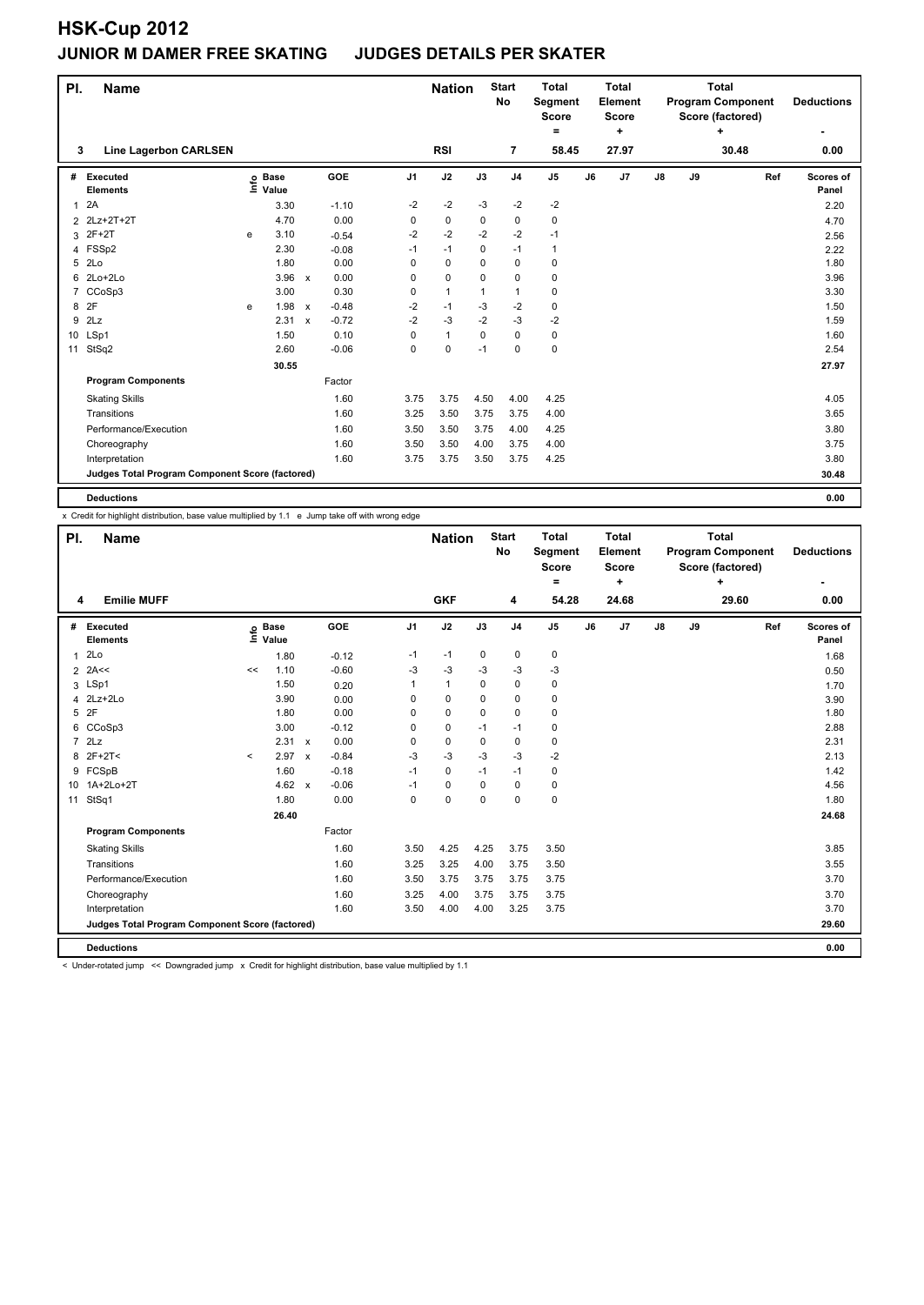| PI.            | <b>Name</b>                                     |         |                            |                                      |             | <b>Nation</b> |          | <b>Start</b><br>No | <b>Total</b><br>Segment<br><b>Score</b> | Total<br>Element<br>Score<br>٠ |       |    |    | <b>Total</b><br><b>Program Component</b><br>Score (factored)<br>٠ |     | <b>Deductions</b>  |
|----------------|-------------------------------------------------|---------|----------------------------|--------------------------------------|-------------|---------------|----------|--------------------|-----------------------------------------|--------------------------------|-------|----|----|-------------------------------------------------------------------|-----|--------------------|
| 5              | Nana Isabella SVANE                             |         |                            |                                      |             | <b>SKK</b>    |          | 8                  | $=$<br>52.72                            |                                | 22.84 |    |    | 30.88                                                             |     | 1.00               |
|                |                                                 |         |                            |                                      |             |               |          |                    |                                         |                                |       |    |    |                                                                   |     |                    |
| #              | Executed<br><b>Elements</b>                     |         | e Base<br>E Value<br>Value | GOE                                  | J1          | J2            | J3       | J <sub>4</sub>     | J <sub>5</sub>                          | J6                             | J7    | J8 | J9 |                                                                   | Ref | Scores of<br>Panel |
| 1              | $2S+2T+2T2$                                     | $\,<$   | 3.50                       | $-0.36$                              | $-1$        | $-3$          | $-2$     | $-1$               | $-2$                                    |                                |       |    |    |                                                                   |     | 3.14               |
| $\overline{2}$ | 2A<                                             | $\,<\,$ | 2.30                       | $-1.50$                              | $-3$        | $-3$          | $-3$     | $-3$               | $-3$                                    |                                |       |    |    |                                                                   |     | 0.80               |
| 3              | 2Lz                                             | e       | 2.10                       | $-0.54$                              | $-2$        | $-2$          | $-3$     | $-1$               | $-1$                                    |                                |       |    |    |                                                                   |     | 1.56               |
| 4              | FCCoSp1                                         |         | 2.00                       | $-0.06$                              | 0           | $\pmb{0}$     | $-1$     | 0                  | 0                                       |                                |       |    |    |                                                                   |     | 1.94               |
| 5              | 2A<<                                            | <<      | 1.10                       | $-0.48$                              | $-2$        | $-3$          | -3       | -2                 | -2                                      |                                |       |    |    |                                                                   |     | 0.62               |
| 6              | 2Lo+2Lo                                         |         | $3.96 \times$              | 0.00                                 | $\Omega$    | 0             | 0        | 0                  | 0                                       |                                |       |    |    |                                                                   |     | 3.96               |
| $\overline{7}$ | $2F+1T$                                         |         | 2.42                       | $-0.72$<br>$\boldsymbol{\mathsf{x}}$ | $-2$        | $-3$          | $-3$     | $-2$               | $-2$                                    |                                |       |    |    |                                                                   |     | 1.70               |
| 8              | 2Lo                                             |         | 1.98                       | 0.00<br>$\mathsf{x}$                 | 0           | $\mathbf 0$   | $\Omega$ | 0                  | 0                                       |                                |       |    |    |                                                                   |     | 1.98               |
| 9              | CCoSp4                                          |         | 3.50                       | 0.04                                 | $\Omega$    | $\mathbf{1}$  | $\Omega$ | $-1$               | 0                                       |                                |       |    |    |                                                                   |     | 3.54               |
| 10             | StSq1                                           |         | 1.80                       | 0.00                                 | $\mathbf 0$ | 0             | $\Omega$ | 0                  | 0                                       |                                |       |    |    |                                                                   |     | 1.80               |
|                | 11 LSp1                                         |         | 1.50                       | 0.30                                 |             | $\mathbf{1}$  | $\Omega$ | $\mathbf{1}$       | 0                                       |                                |       |    |    |                                                                   |     | 1.80               |
|                |                                                 |         | 26.16                      |                                      |             |               |          |                    |                                         |                                |       |    |    |                                                                   |     | 22.84              |
|                | <b>Program Components</b>                       |         |                            | Factor                               |             |               |          |                    |                                         |                                |       |    |    |                                                                   |     |                    |
|                | <b>Skating Skills</b>                           |         |                            | 1.60                                 | 4.00        | 4.00          | 4.00     | 3.75               | 3.75                                    |                                |       |    |    |                                                                   |     | 3.90               |
|                | Transitions                                     |         |                            | 1.60                                 | 3.75        | 3.25          | 4.00     | 3.25               | 3.50                                    |                                |       |    |    |                                                                   |     | 3.55               |
|                | Performance/Execution                           |         |                            | 1.60                                 | 4.00        | 4.25          | 4.25     | 4.25               | 3.50                                    |                                |       |    |    |                                                                   |     | 4.05               |
|                | Choreography                                    |         |                            | 1.60                                 | 3.75        | 3.75          | 3.75     | 4.25               | 3.75                                    |                                |       |    |    |                                                                   |     | 3.85               |
|                | Interpretation                                  |         |                            | 1.60                                 | 4.25        | 4.00          | 4.00     | 4.00               | 3.50                                    |                                |       |    |    |                                                                   |     | 3.95               |
|                | Judges Total Program Component Score (factored) |         |                            |                                      |             |               |          |                    |                                         |                                |       |    |    |                                                                   |     | 30.88              |
|                | <b>Deductions</b>                               |         |                            | $-1.00$<br>Falls:                    |             |               |          |                    |                                         |                                |       |    |    |                                                                   |     | $-1.00$            |

< Under-rotated jump << Downgraded jump x Credit for highlight distribution, base value multiplied by 1.1 e Jump take off with wrong edge

| PI. | <b>Name</b>                                     |    |                            |                                      |                | <b>Nation</b>  |      | <b>Start</b><br><b>No</b> | <b>Total</b><br>Segment<br><b>Score</b><br>$=$ | <b>Total</b><br>Element<br>Score<br>٠ |       |               |    | <b>Total</b><br><b>Program Component</b><br>Score (factored)<br>÷ |     | <b>Deductions</b>  |
|-----|-------------------------------------------------|----|----------------------------|--------------------------------------|----------------|----------------|------|---------------------------|------------------------------------------------|---------------------------------------|-------|---------------|----|-------------------------------------------------------------------|-----|--------------------|
| 6   | <b>Sine Mari LEITE</b>                          |    |                            |                                      |                | <b>OSK</b>     |      | 5                         | 52.45                                          |                                       | 24.37 |               |    | 30.08                                                             |     | 2.00               |
| #   | Executed<br><b>Elements</b>                     |    | e Base<br>E Value<br>Value | <b>GOE</b>                           | J <sub>1</sub> | J2             | J3   | J <sub>4</sub>            | J <sub>5</sub>                                 | J6                                    | J7    | $\mathsf{J}8$ | J9 |                                                                   | Ref | Scores of<br>Panel |
| 1   | $2Lz+2T$                                        |    | 3.40                       | $-0.18$                              | $-1$           | 0              | 0    | $-1$                      | $-1$                                           |                                       |       |               |    |                                                                   |     | 3.22               |
|     | $2 \t3Lo <<$                                    | << | 1.80                       | $-0.90$                              | -3             | -3             | $-3$ | $-3$                      | $-3$                                           |                                       |       |               |    |                                                                   |     | 0.90               |
|     | 3 LSp2                                          |    | 1.90                       | 0.10                                 | 0              | $\mathbf{1}$   | 0    | $\mathbf 0$               | 0                                              |                                       |       |               |    |                                                                   |     | 2.00               |
| 4   | 2A<<                                            | << | 1.10                       | $-0.60$                              | -3             | $-3$           | $-3$ | $-3$                      | $-3$                                           |                                       |       |               |    |                                                                   |     | 0.50               |
| 5   | 2Lz                                             |    | 2.10                       | 0.00                                 | 0              | 0              | 0    | 0                         | 0                                              |                                       |       |               |    |                                                                   |     | 2.10               |
| 6   | $2F+2T$                                         |    | 3.41                       | $-0.36$<br>$\mathsf{x}$              | $-2$           | $-1$           | $-1$ | $-1$                      | $-1$                                           |                                       |       |               |    |                                                                   |     | 3.05               |
|     | 7 FCCoSp3                                       |    | 3.00                       | 0.10                                 | 0              | 0              | 1    | $\mathbf 0$               | 0                                              |                                       |       |               |    |                                                                   |     | 3.10               |
| 8   | 2Lo                                             |    | 1.98                       | $-0.90$<br>$\boldsymbol{\mathsf{x}}$ | -3             | $-3$           | -3   | $-3$                      | $-3$                                           |                                       |       |               |    |                                                                   |     | 1.08               |
| 9   | CCoSp3                                          |    | 3.00                       | 0.30                                 | 1              | 0              | 0    | $\mathbf{1}$              | 1                                              |                                       |       |               |    |                                                                   |     | 3.30               |
| 10  | $2Lo+1T$                                        |    | 2.42 x                     | 0.00                                 | 0              | 0              | 0    | $\mathbf 0$               | 0                                              |                                       |       |               |    |                                                                   |     | 2.42               |
| 11  | StSq2                                           |    | 2.60                       | 0.10                                 | 0              | $\overline{1}$ | 0    | $\mathbf 0$               | 0                                              |                                       |       |               |    |                                                                   |     | 2.70               |
|     |                                                 |    | 26.71                      |                                      |                |                |      |                           |                                                |                                       |       |               |    |                                                                   |     | 24.37              |
|     | <b>Program Components</b>                       |    |                            | Factor                               |                |                |      |                           |                                                |                                       |       |               |    |                                                                   |     |                    |
|     | <b>Skating Skills</b>                           |    |                            | 1.60                                 | 3.75           | 3.50           | 4.25 | 4.25                      | 4.00                                           |                                       |       |               |    |                                                                   |     | 3.95               |
|     | Transitions                                     |    |                            | 1.60                                 | 3.50           | 2.50           | 3.75 | 4.25                      | 3.50                                           |                                       |       |               |    |                                                                   |     | 3.50               |
|     | Performance/Execution                           |    |                            | 1.60                                 | 3.25           | 3.25           | 4.00 | 4.75                      | 3.75                                           |                                       |       |               |    |                                                                   |     | 3.80               |
|     | Choreography                                    |    |                            | 1.60                                 | 3.00           | 3.00           | 4.25 | 4.50                      | 4.00                                           |                                       |       |               |    |                                                                   |     | 3.75               |
|     | Interpretation                                  |    |                            | 1.60                                 | 3.25           | 3.25           | 4.00 | 4.25                      | 4.25                                           |                                       |       |               |    |                                                                   |     | 3.80               |
|     | Judges Total Program Component Score (factored) |    |                            |                                      |                |                |      |                           |                                                |                                       |       |               |    |                                                                   |     | 30.08              |
|     | <b>Deductions</b>                               |    |                            | Falls:                               | $-2.00$        |                |      |                           |                                                |                                       |       |               |    |                                                                   |     | $-2.00$            |

<< Downgraded jump x Credit for highlight distribution, base value multiplied by 1.1